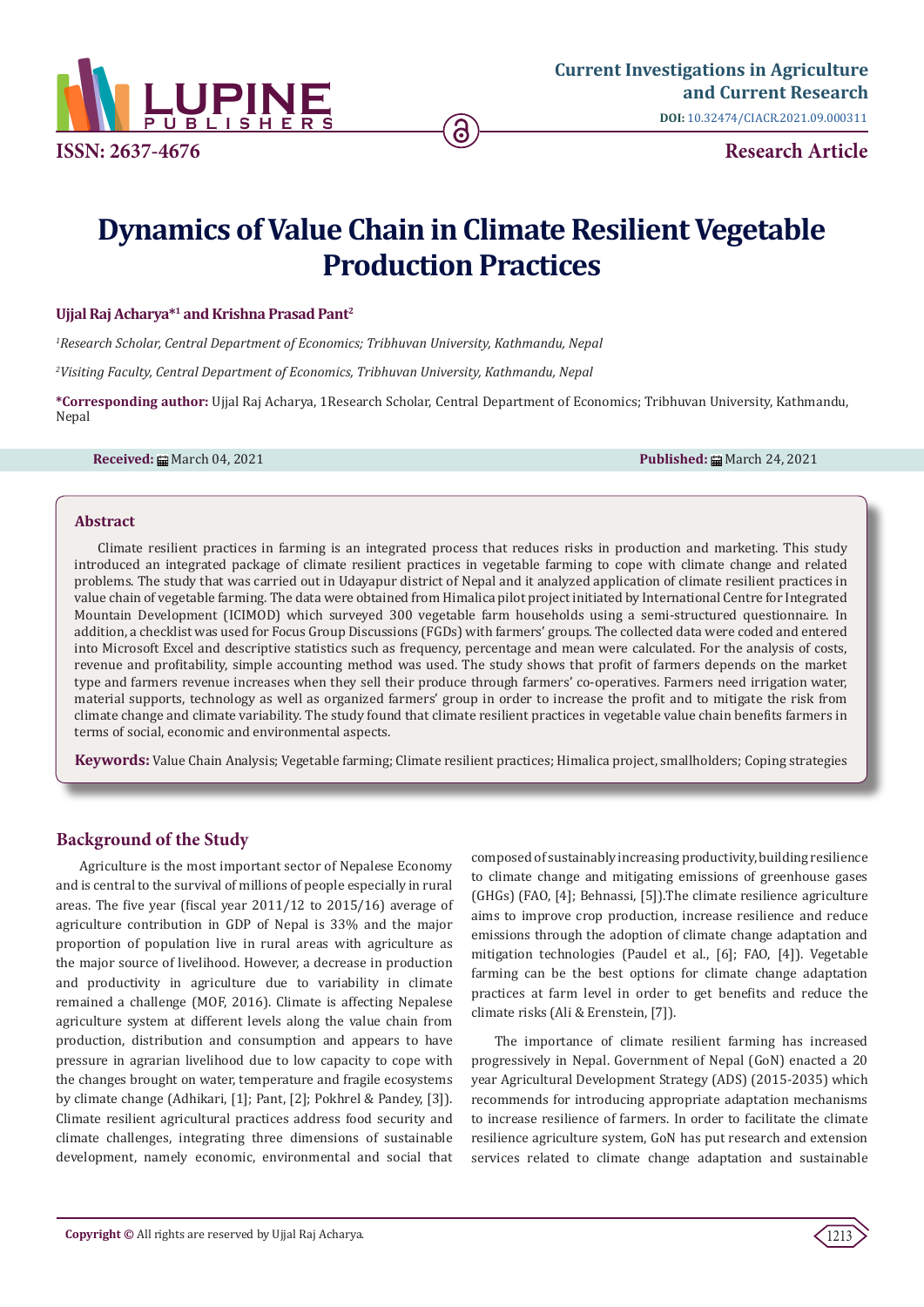agriculture practices in high priority (MOAD, [8]). The ADS has made provision of support packages for irrigation, mechanization, value chain development, and export targeting mainly to the commercial farmers.

In this study, climate resilient vegetable practices refers to integrated use of jholmal, compost manure, land preparation techniques, water management and marketing strategy provided by Himalica pilot project through training, regular technical follow- ups, demonstration of technology at farmers' fields, formation of farmers' group & co-operative, providing market information and material support for farming. From the farmers' perspective, farmers' objective is to maximize earnings of the family (Gittinger, [9]). This concept can be turned into reality only after understanding the value chain as the series of activities required to bring a product through various phases of farmers' production to its market destination. This study focused on farmers' production more profitable assisting them with climate resilient agriculture knowledges, along with the market know-how in vegetable farming value chain. So, this study would ultimately enrich the full-fledged value chain in vegetable farming as well as in overall agriculture practices.

# **Study Area**

The study was conducted in three villages namely Bagah (26°47'24''N, 86°39'38''E), Rauta (26°53'53''N, 86°37'20''E) and Saune (26°51'55''N, 86°46'13''E) representing Terai, foot hill and mid hill areas, respectively, in Udayapur district in Province 1 located in eastern part of Nepal. This district occupies total land area of 206,300 hectare (ha) with 17% agricultural lands (35,068 ha) of which Bagah, Rautah and Saune covers 3,428 ha, 789 ha and 2,377 ha, respectively, about 44.69% of agricultural lands with irrigation facilities (DADO Udayapur, 2015/16). The study sites of Udayapur district links three ecological regions: Mountain (Solukhumbu district), Hills (Khotang, Bhojpur and Okhaldhunga) and Terai (Saptari and Sirahah) of the country with road access.

# **Methodology**

# **Sample size and sampling**

The household data were obtained from Himalica pilot project implemented by ICIMOD. The project covered 25 farmers groups (Bagah- 10, Rauta- 9 and Saune-6) with 600 households. A half of the project households i.e. 300 households were selected from the study sites (Bagah-150, Rauta-90 and Saune- 60) representing the twenty five farmers groups. The field survey was conducted from August 2017 to February 2018. Firstly, all 25 farmers' groups were purposively chosen in order to select the sample size. Secondly, list of households were obtained from each group that constituted the sampling frame. The household samples of 50% were obtained from the sampling frame using systematic sampling with random start from each of the twenty five selected farmers' groups. The households selected were interviewed face to face.

# **Types and sources of Data**

Semi-structured questionnaire was used for household survey to collect primary data that included the socio-economic background of the farmers', average annual income from vegetable farming, costs of inputs in vegetable production, selling price of vegetables, and attitude to agriculture practices in overall economic, social and environmental aspects. Similarly, data were collected on climate resilient practices, such as efficient use of water, land preparation techniques, cropping practices, use of compost and bio-pesticides (jholmol). Six FGDs, two in each of the three study areas, were conducted at to get additional information. Key persons including farmers' group representatives, farmers, Junior Technical Assistants (JTA) and members from Himalica project participated in the FGDs.

# **Data analysis**

The collected data were coded and entered into Microsoft Excel and descriptive statistics such as frequency, percentage and mean were calculated. For the analysis of costs, revenue and profitability, simple accounting method was used. Marketing margins were calculated for different channels of vegetable marketing available for the smallholder farmers in the villages by finding the difference between farmgate price received by the farmers and retail price paid by the consumers for the same product.

# **Result & Discussions**

Farmers have been selling their product at farmgate through local traders, local market directly and farmers' cooperatives. Since the local market is small for higher amount of production, farmers opted to sell their produce to major market in district headquarter Gaighat (26°47'20"N, 86°42'27"E) in Triyuga municipality, Udayapur. To sell the produce directly to Gaighat market is not possible for individual farmers because of small volume of produce, difficulties in transportation, requires high transportation costs, and is time consuming. As a result of active participation of farmers' groups, three co-operatives along with three collection centers (one in each study sites) for vegetables has been established in their villages.

# **Socio-Economic Characteristics of Farmers**

The socio-economic characteristics of the farmers includes household size, age, gender, schooling years and the average annual income. The majority of the household head age group were within the ranges of 30-39 (32.67%), 40-49 (30.61%), and 50-59 (31.33%) and few were in the age group above 70 (2%). The gender composition of the household head was 78 percent female headed households and 22 percent of male headed. This distortion is due to outmigration of male members for employment.

Household size is of minimum 1 and maximum 23 members with the mean household size of 5.36 (Table 1) which is much larger than the national average of 4.5. The mean age of household

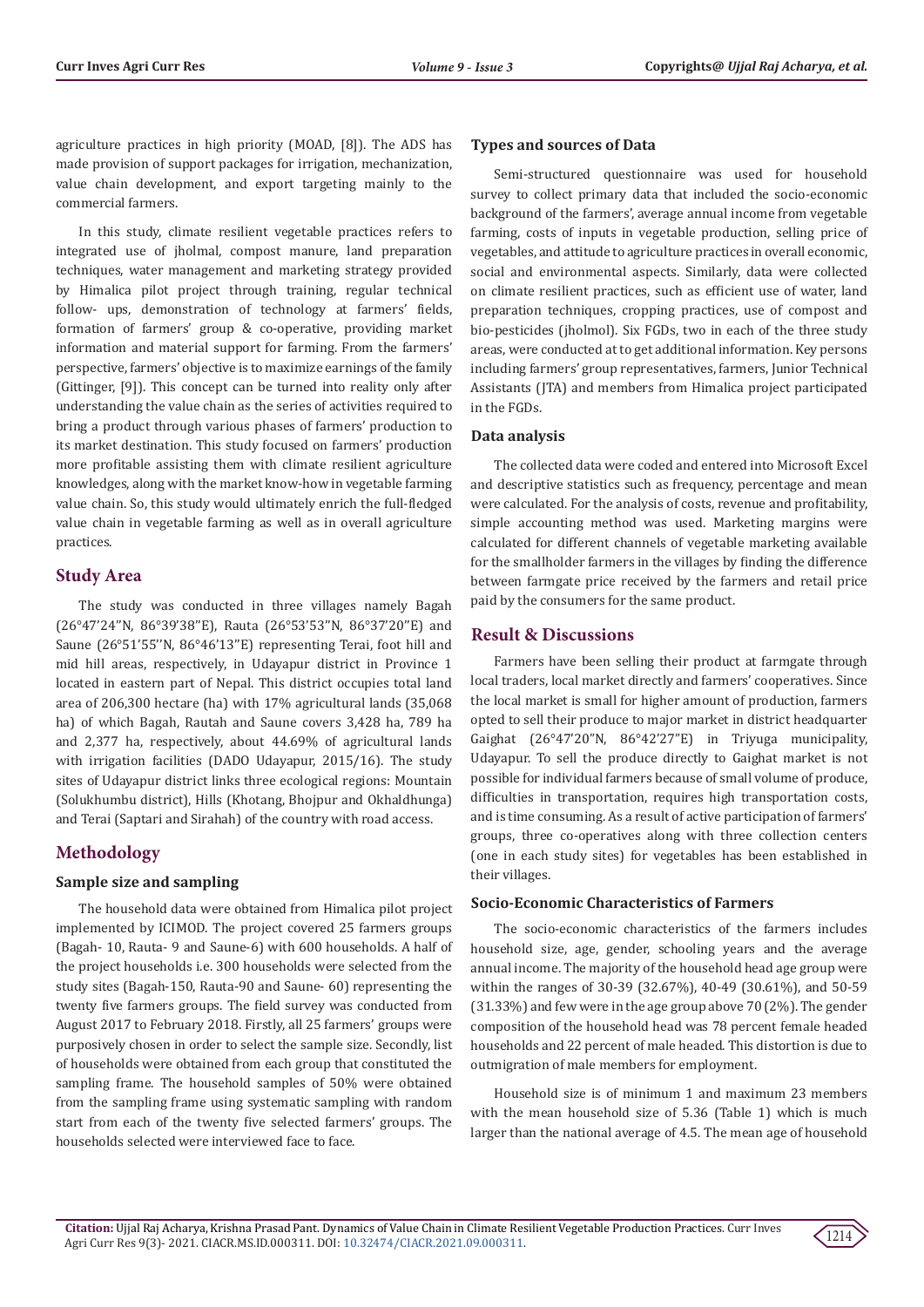head was 40.28 years and the standard deviation was 11.65. The mean average annual income was of NRs. 76,583 and the farmers' mean school years was found to be five years. Majority (90.78%)

of farmers used their own land for farming purposes (Table 2). However, 3.67% have rented in land for farming and 5.33% both own and rented in land for farming purpose.

**Table 1**: Socio-economic Characteristics of Farmers.

| <b>Average household Characteristics</b> | <b>Minimum</b> | <b>Maximum</b> | Mean   | S.D.   |
|------------------------------------------|----------------|----------------|--------|--------|
| Household Size                           |                | 23             | 5.36   | 2.11   |
| Age of head of the farm households       | 20             | 74             | 40.28  | 11.65  |
| Average annual income (NRs.)             | 50.000         | 5.00.000       | 76.583 | 57,173 |
| Average Schooling (in years)             |                |                |        | 4.5    |

Source: Field Survey, 2017/18

**Table 2:** Percent distribution of households by land ownership.

| <b>Types of Land ownership</b> | Number of households | Percentage |
|--------------------------------|----------------------|------------|
| Own land                       | 272                  | 90.78      |
| Rented in land                 |                      | 3.67       |
| Rented out land                |                      | 0.33       |
| Both own land & rented in      | 16                   | 5.33       |
| Total                          | 300                  | 100        |

Source: Field Survey, 2017/18

# **Value Chain Analysis of Vegetable Farming**

#### **Stages of value chain**

Value Chain for this analysis is basically divided into three parts:

- **1.** Production stage
- **2.** Collection stage
- **3.** Trading stage

**1. Production Stage**: The most important stage in the value chain is the production stage. Farmers enter into commercial vegetable farming stage and are motivated to finance more on vegetable production to get return from their produce. Vegetable farming is one of the labor intensive activities and 76 % of cost goes to labor (Figure 1). Farmers produced various types of vegetable on seasonal basis, mainly cole crops, radish, garlic and onion during winter and tomato, cucumber, chili, lady's finger, brinjal and pumpkin during summer, however, the quantity and types of vegetables varies from season to season. The Himalica project provided techniques of vegetable farming through farmers training for efficient use of water, preparation and use of jholmol (a locally made organic pesticides and fertilizer). The Jholmol is widely accepted by the farmers as it is used as bio-pesticides and biofertilizer prepared with dung and urine of the livestock. The climate resilient activities imparted to vegetable farming basically include water management, vegetable farming without using chemical pesticides along with reducing chemical fertilizers and increasing compost manure.



**Figure 1:** Distribution of costs on inputs used in Vegetable Farming.. **Source:** Based on calculation from field data 2017/18

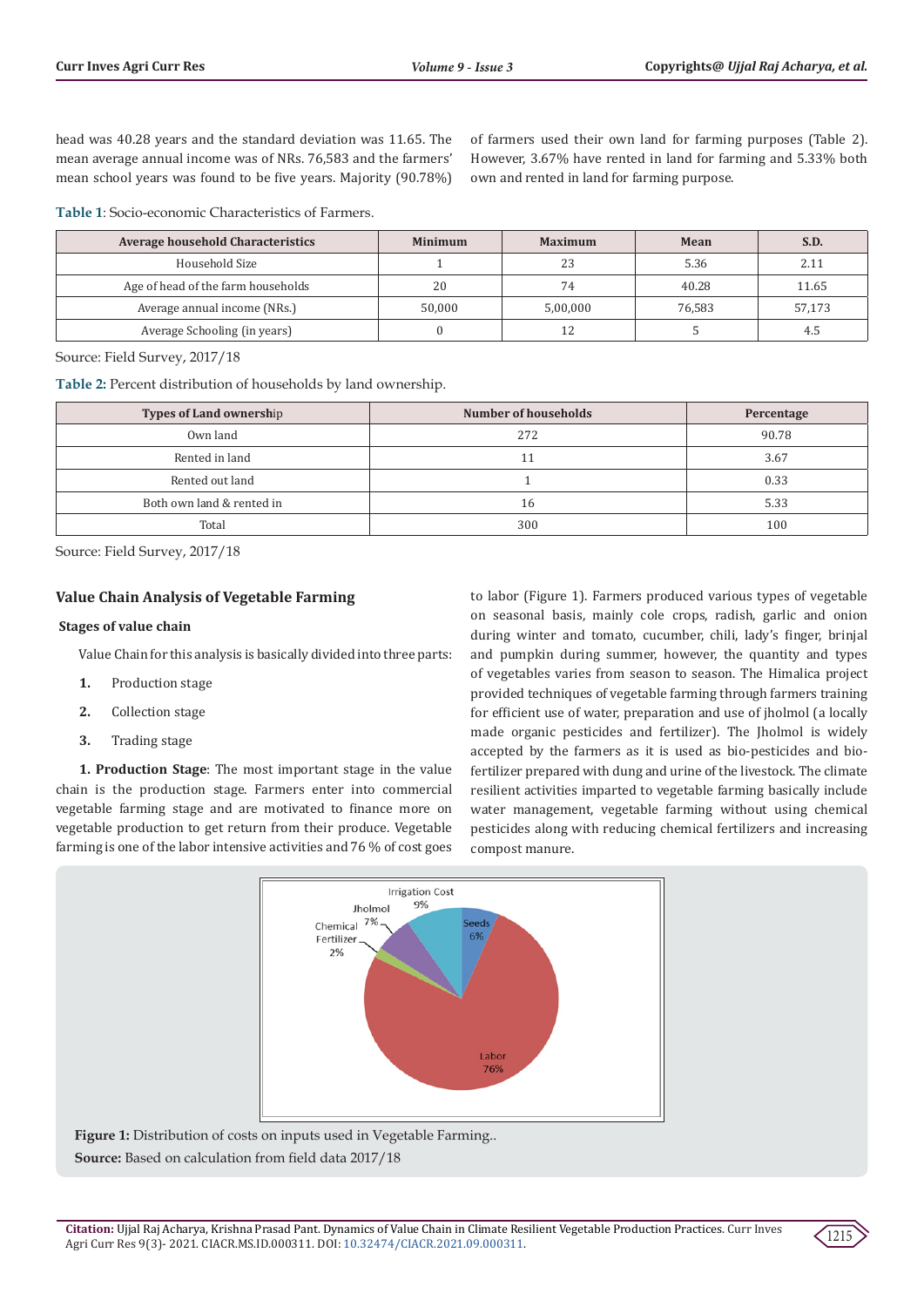**2. Collection Stage**: Farmers were actively involved in production as well as in marketing. Most of the farmers carried their produce and sold to the local market and some others sell at farmgate. Due to physical contact and through different means of communication to the market, information on price is not a big issue. In case of Bagah, the farmers' cooperative started to collect the vegetables from farmers and charges Rs. 1 per kg as the service charge (1 USD = Rs. 115). According to institutional survey with farmers' group head, it was found that the market price at the farm gate was nearly half of that at the farmers' cooperative. So by establishing farmers' co-operative, they would get a better price for vegetables. By selling at co-operative, the price of vegetable would increase by 60% -100% compared to selling to itinerant traders at the farm gate.

**3. Trading Stage**: In trading stage of value chain analysis, the main market for these areas was Gaighat town. The demand of the main market (Gaighat) is ever increasing and about 60% of the total vegetables in this sprawling town is being supplied from India, according to the discussion with local businessman, project officers and farmers cooperatives. So it can be said that, 'there is problem of reaching the market place rather than getting the market price. In case of Bagah, the main market is about of 5 km from producers and collection center. The collected vegetables were sold at the market on regular basis. In case of Rauta and Saune, which is quite far from Gaighat market i.e. more than 25 km, so large quantity were sold in the local market and some quantity were sent to the Gaighat market. The collection center established by the farmers' groups for the collected vegetables was in early stage during survey period.

**Analysis of Value chain from farmgate to market** 

| <b>Selling Place</b>       | No of households | Percentage |
|----------------------------|------------------|------------|
| At farmgate/home           | 97               | 32.33      |
| Local Market               | 135              | 45         |
| Gaighat market             | 57               | 19         |
| Farmers' Collection center | 11               | 3.66       |
| Total                      | 300              | 100        |

**Table 3:** Major Selling points of Vegetables.

Source: Field Survey, 2017/18

The agriculture service center initiated by farmers group plays a crucial role in value chain. Farmers sold major portion of their produce to the local market directly (in case of Bagah, local market refers to Gaighat) followed by selling at the farmgate. However, some portion was sold in Gaighat market through farmers' cooperatives, which was started recently during study period in order to systematize the value chain especially for future high production. Farmers were likely to sell their produce through four selling places i.e. local traders, local market, Gaighat market, and Collection center/co-operative. It was found that 45% of households sold their product to local market (Table 3). About 32% of total farmers sold to the traders at farmgate/ home. Only 19% of the households were selling to Gaighat market with the support of farmers' group particularly by arranging transport vehicles for vegetables. Only 4% were selling through collection center run by co-operatives. The collection centers were newly established during survey time and difficult for off-season vegetable due to low amount of production. However, the awareness of farmers about collection centers for increased production in future shows that produce will be channelized through the collection center.

#### **Role of market structure in vegetable value chain**

Collection centers managed by farmers saving groups have the critical connection in vegetable value chains. In general, collection centers are owned and managed by the farmers, who organize the production and coordinate the marketing of their produce to get suitable price. So, the tendency to sell vegetable through co-operative is increasing and will increase in future along with increase in production. Through bonding relations, smallholders acquire information and gain self-confidence to analyse their own problems and to act collectively (FAO, [10]:28).Vegetable farmers were up-to-date with a flow of market price information through different means of communication (SMS from cooperative, radio, television). The condition of symmetrical information with the farmers and traders makes the least difference in price variation.

Only four major vegetables average price (Cauliflower, Cabbage, Cucumber and Tomato) were taken during the survey. Generally, the price of vegetables is influenced by the large/main market price. In this study, Gaighat is the main market center. According to the flow chart (Figure 2), farmers face three scenarios. In case of traders, they come to the farmers' field and fix the price after negotiation. The farmgate price is determined by intersection of primary supply by the farmers and derived demand of the itinerant traders. The derived demand is based on expected retail price in Gaighat market which is determined by the intersection between the primary demand of the consumers and derived supply of the traders. The difference in price between these two markets determine the marketing margin. In this case, the marketing margin ranges from 66% to 100% of the main market retail price and the average price obtained by farmers was found to be Rs.25- 30 per kg. Parts of the marketing margin goes to costs of collection, transportation, selling and loss of the products during the process and rest goes to the profit of the traders. In second case, farmers sell their produce in local market at an average of Rs. 45, which is similar to the price in the co-operative. In this case, the marketing margin is 33.33% with the main market retail price. But, the local market is too small for farmers to expand their produce. In the third case, the farmers sell their produce through co-operatives at an average of Rs. 44 (allocating Rs.1 for service charge). In this case, the marketing margin is 13.63% with the main market retail price. According to wholesaler and retail traders, their profit margin is around 20%, such that the average retail price faced by consumers was accounted to be Rs. 60. Therefore, it can be clearly seen that the profit of farmers increases when they sell their produce to farmers' co-operatives or directly to the consumers market. Smaller the marketing margin, more efficient is the marketing channel.

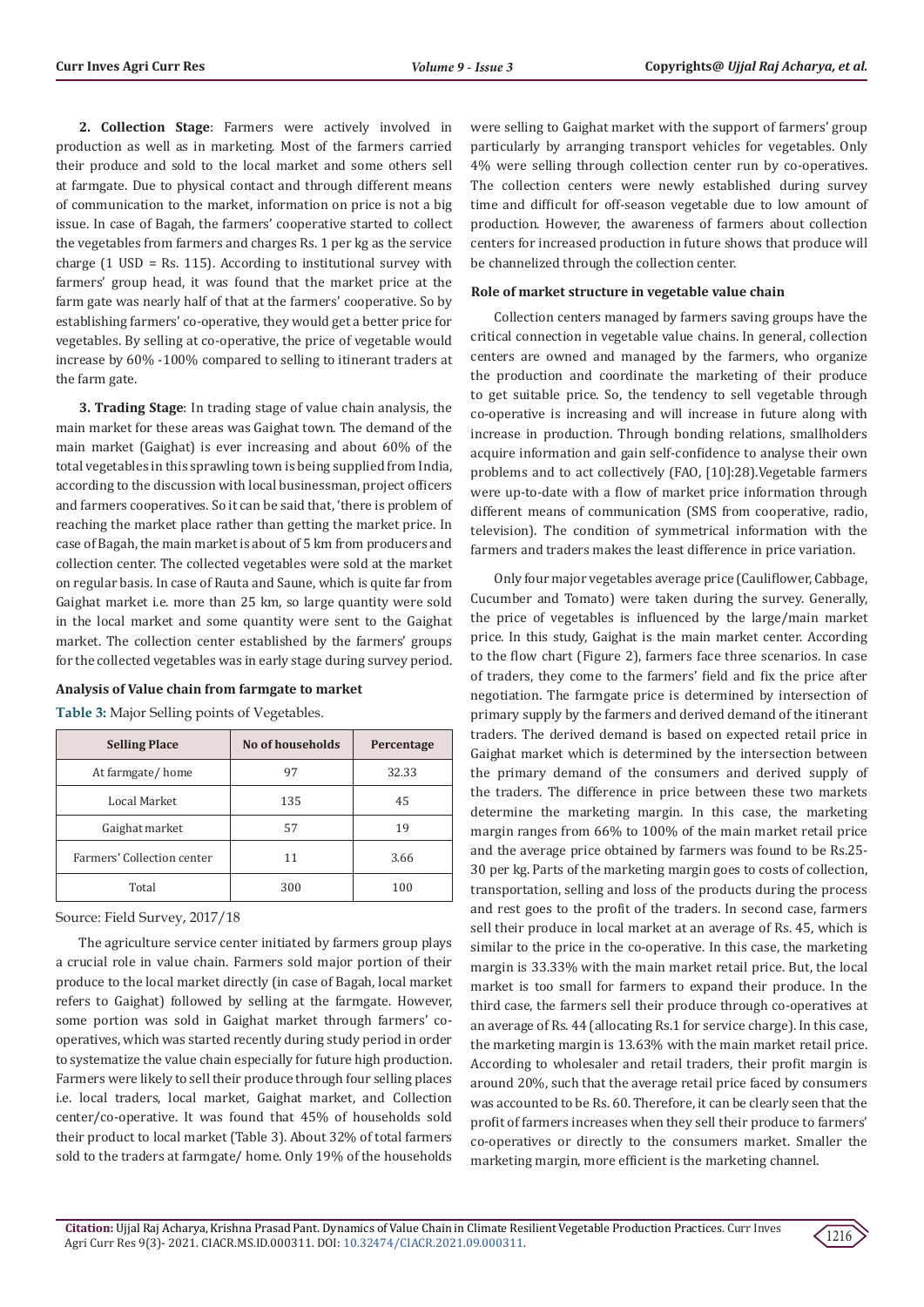

**Source:** Based on the FGDs and institutional survey 2017/18

# **Major challenges in the value chain**

The analysis shows the following major value chain challenges faced by the farmers during the production and marketing of vegetables. At the stage of vegetable production, water unavailability at farmers' field becomes the major challenge. Nearly half of the farmers told that the lack of irrigation water in their field was the major challenge (Table 4). After that, nearly one fourth revealed pests and diseases are posed as the next major challenge. Another challenge was the poor road access to market, which was mentioned by 17.3% of the farmers. Other challenges included lack of good quality seeds and no technical support in production process reported by 3.6% and 5% farmers respectively. These factors hinder the production level and creating major problems in increasing production level.

**Table 4:** Major challenges in the value chain of vegetable farming.

| <b>Major Challenges</b>              | Number of<br><b>Households</b> | Percentage |
|--------------------------------------|--------------------------------|------------|
| Lack of irrigation water             | 143                            | 47.66      |
| Lack of Pests/Diseases management    | 79                             | 26.33      |
| Poor road access to the market       | 52                             | 17.33      |
| Lack of close technical supports     | 15                             | 5          |
| Unavailability of good quality seeds | 11                             | 3.66       |
| Total                                | 300                            | 100        |

Source: Field Survey, 2017/18

# **Coping strategies for lack of irrigation**

**Table 5:** Coping strategies to overcome water challenges in vegetable farming.

| <b>Strategies to overcome</b><br>water shortage challenges | <b>Number of house-</b><br>holds | Percentage |
|------------------------------------------------------------|----------------------------------|------------|
| Pipeline from water source                                 | 37                               | 25.87      |
| Canal construction                                         | 35                               | 24.47      |
| Well construction                                          | 28                               | 19.58      |
| Plastic pond for rainwater<br>harvesting                   | 21                               | 14.68      |
| Using Motor pump                                           | 15                               | 10.48      |
| Constructing Water tank at<br>source                       | 7                                | 4.89       |
| Total                                                      | 143                              | 100        |

Source: Field Survey, 2017/18

The survey showed the following coping strategies were followed by farmers to overcome water challenges. Among the 143 farmers reporting the coping strategy, 25.87% supplied water through pipeline, 24.47% constructed canal, 19.58% constructed well and tube well near to their vegetable fields, 14.68% constructed plastic pond, 10.48% used electric motor pump and 4.89% constructed water tank at source to solve their water problem (Table 5). In case of farmers from Bagah, majority of farmers used motor pumps and well water for irrigation purpose. In Rauta and Saune, majority of farmers depended on canal water, pipeline supply water, and plastic pond water to overcome the water challenges. The following activities were recognized by farmers to increase profit in the

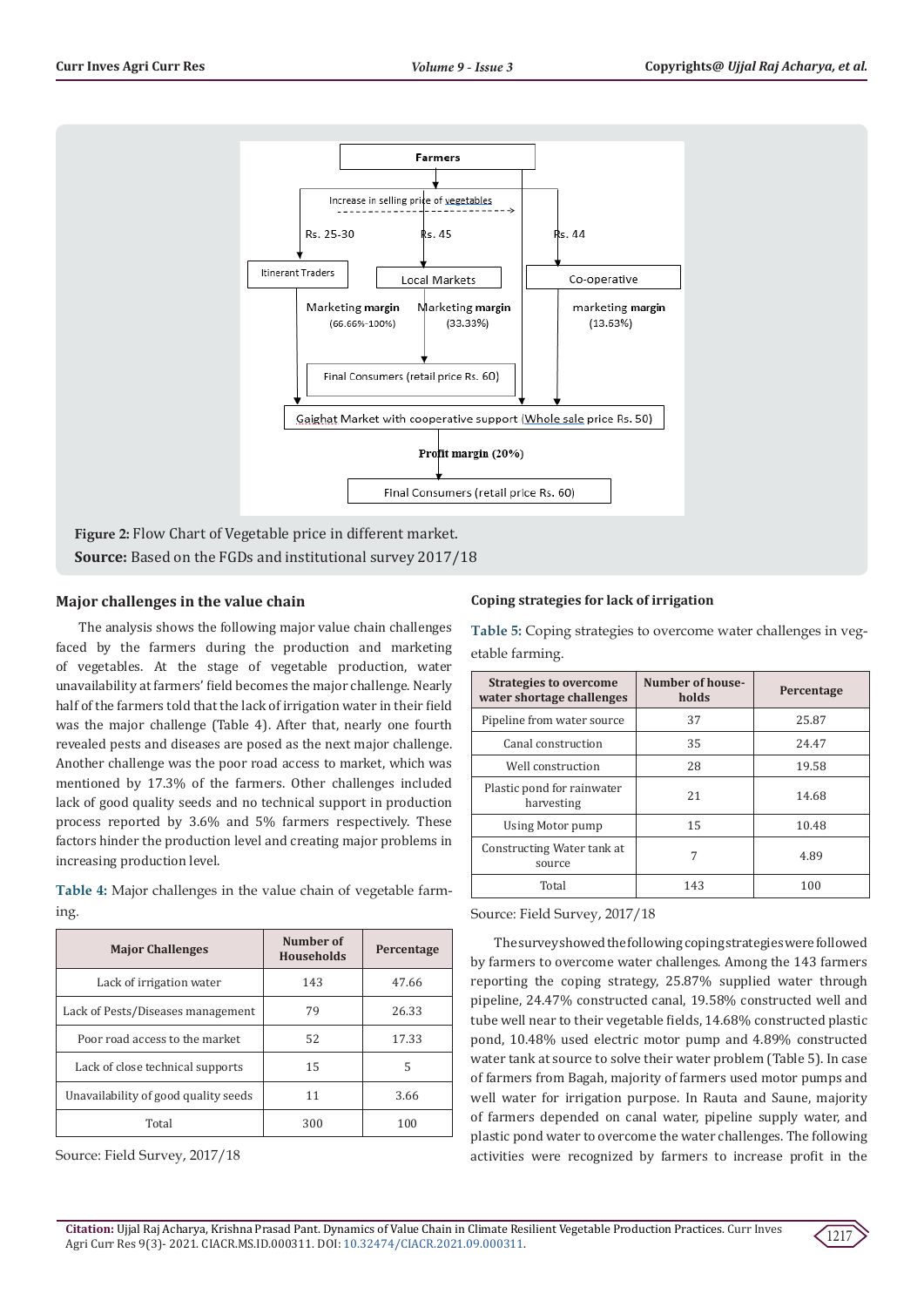value chain: Two-thirds of the farmers viewed that off-seasonal vegetables can fetch higher price than seasonal one in order to increase their profit level (Table 6). However, production of off season vegetable needs higher levels of technical support. Along with seasonal vegetable production, 8.33% viewed that adopting off-seasonal vegetable farming by using new technology (tunnel construction, drip irrigation, greenhouse installation and mulching) would increase their profit. Finally, along with these activities and improving marketing activities (branding and marketing of organic products, establishing co-operatives, and providing vehicle facilities to access to large markets) would increase the farmers' profit.

| <b>Activities</b>                                | Number of households | Percentage |
|--------------------------------------------------|----------------------|------------|
| Increase in off-seasonal<br>vegetable production | 201                  | 67         |
| Adopting new technology                          | 25                   | 8.33       |
| Improvement in marketing<br>activities           | 74                   | 24.67      |
| Total                                            | 300                  | 100        |

**Table 6:** Activities needed to increase profit in value chain.

Source: Based on calculation from field survey 2017/18

# **Social, economic and environmental benefits of Vegetable Farming**

## **Employment creation**

Vegetable farming is a labor-intensive process that offers employment in the community particularly for retired persons and women. Vegetable farming would provide the employment for rural unskilled labors and women (Husnain & Khan). Large proportion of households (227 households; 76.95%) experienced that farmers leisure time was blatantly cut off after commercial vegetable farming. Before then, most of the farmers spent their leisure time on unproductive activities such as chatting with friends and neighbors, playing cards, and wage labor with low productivity areas. Over 86.78% of the farmers' income increased after being involved in the vegetable farming.

#### **Increase in saving**

Saving has the positive relationship between household and income obtained from vegetable farming. About 70% of the farmers used to save their income earned from vegetable farming and among them 78% of the farmers saved their incomes in the co-operatives.

# **Production in labor shortage**

Out of total farmers, 74.24% didn't use any hired labor in vegetable farming and relied only on their family member for labor force. However, 25.76% farmers used the hired labor force partially (i.e. only 14% out of total labor force). The average family labor force used in vegetable farming were two person per household. It shows that vegetable farming can be based on own family even with the shortage of labor in labor market.

#### **Increase in nutrient intake**

Vegetables are the vital source of nutrition for health maintenance and prevention of diseases. A minimum level of daily intake of fruits and vegetables except roots and tubers is 400 grams per person i.e. about 150 kg per person per year (WHO, [11]). During the study, it was found that almost all of the households consumption of vegetable increased nearly by double after the commercial vegetable farming. Hence, increased consumption of vegetables increases the intake of nutrients.

## **Active Women Participation**

Women undertake new roles in the society through providing new skills and such skills help in income generation to add to family income (Sharma, [12]). From gender perspective, women were not only involved in production process but also in decision making in vegetable farming activities.

# **Use of Degraded Lands**

Environmental benefits have been experienced with the use of waste or degraded land with an increase in greenery through vegetable farming. Before vegetable farming people abandoned portion of their land as grazing area and left it without cultivation due to low productivity of traditional crops. During the survey period, it was found that people use fallow land for vegetable production. Among the practices one of them is degraded land management, which provides positive opportunities and support to adapt in changing climate for the mountain people (Pratap, [13- 16]). More than a half of the total respondents (158 households) answered that they used fallow land for vegetable farming. The average size of fallow land used per household was of 0.08 hectare (1.58 ropani).

# **Conclusions and Recommendations**

The climate resilient vegetable production is profitable for farmers and also provide nutrition to the family members. The vegetable farming has become an additional income source for the households and improved the required dietary necessities of the family members after the implementation of climate resilient agriculture project. However, the value chain analysis shows that profit of the farmers depends on the market type they access, as farmers' revenue increases when they sell their produce either directly to the local market or through farmers' collection center managed by farmers' co-operatives. Farmers need irrigation water, material supports, technology and the most important factor is the formation of farmers' group to increase the profit. These supports help the farmers to mitigate the risk from climate change and climate variability leading them to climate resilient farming. Vegetable farming has resulted in the employment creation and income generation at the local level. The climate resilient vegetable practices enables the vegetable farming in the irrigated land as well as in the waste land. So, vegetable farming delivers not only employment as economic benefit but also environmental benefit. Additionally, the vegetable farming increases the social cohesion through co-operation, and sharing of knowledge on vegetable